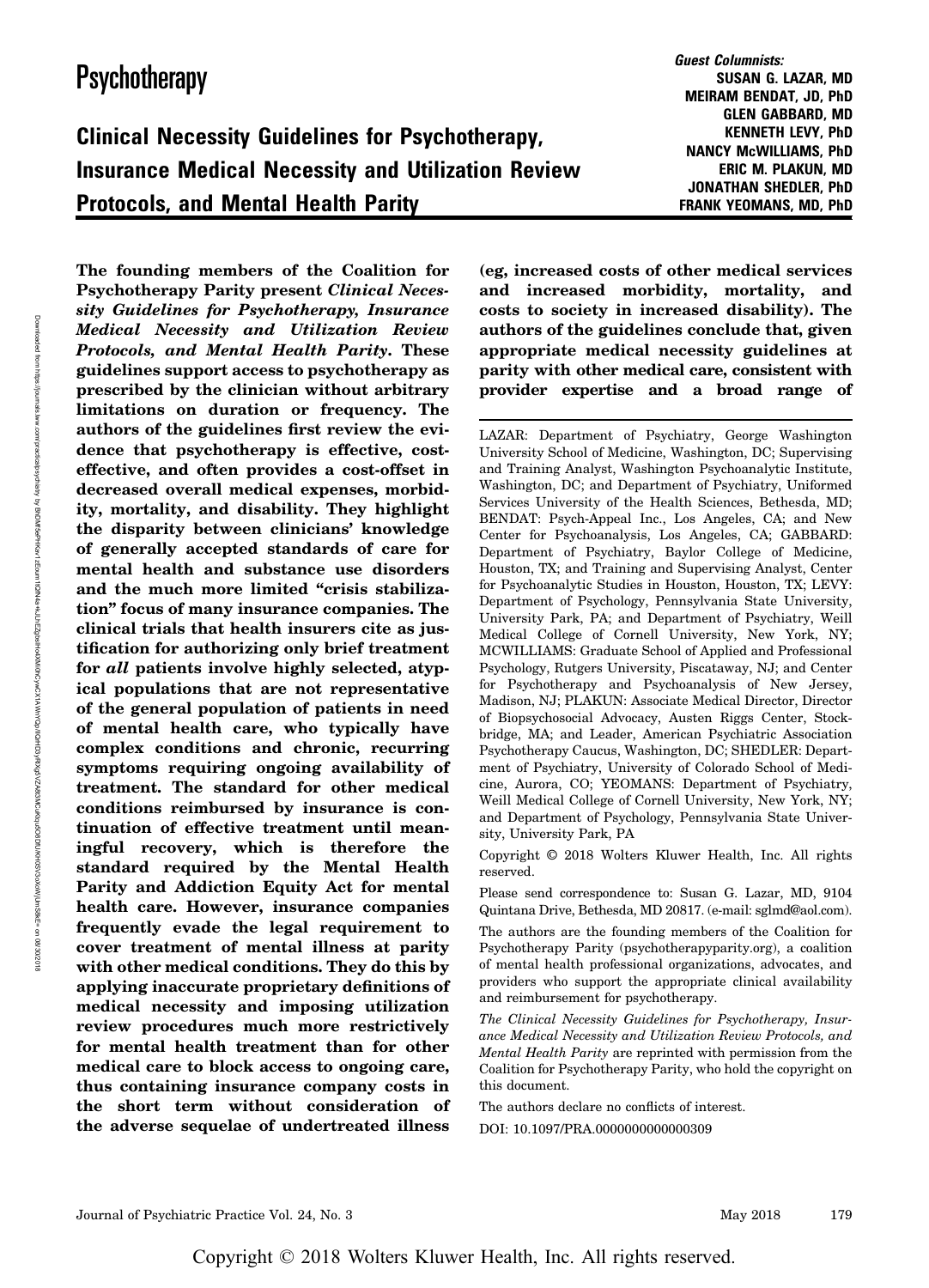psychotherapy research, there would be no need or place for utilization review protocols. Individuals and psychotherapy organizations are invited to visit the website psychotherapyparity.org to sign on to the guidelines to indicate agreement and support.

(Journal of Psychiatric Practice 2018;24;179– 193)

KEY WORDS: psychotherapy, parity, Mental Health Parity and Addiction Equity Act (MHPAEA), Coalition for Psychotherapy Parity, utilization review, insurance, medical necessity

# Introduction to Guest Column Eric M. Plakun, MD,

#### Psychotherapy Section Editor

The last psychotherapy column (May 2018)\* laid out the disparity between clinicians' knowledge of generally accepted standards of care for mental health and substance use disorders and the much more limited "crisis stabilization" focused understanding of generally accepted standards favored by many insurance companies. As noted in that column, clinicians have for too long abdicated the description of generally accepted standards to those who fund treatment rather than claiming their own authority to represent these standards as knowledgeable clinicians. This guest column presents the results of an effort by clinicians to reassert that authority by publishing these Clinical Necessity Guidelines for Psychotherapy. The authors of this document, also the founders of the Coalition for Psychotherapy Parity (psychotherapyparity.org), are a group chaired by Susan G. Lazar, MD, that includes psychotherapy researchers, teachers, and practitioners Meiram Bendat, JD, PhD, Glen Gabbard, MD, Kenneth Levy, PhD, Nancy McWilliams, PhD, Jonathan Shedler, PhD, Frank Yeomans, MD, PhD, and myself.

Please notice that the guidelines take a "big tent" approach and apply to all schools of therapy. They make a strong case for psychotherapy to be carried out as prescribed by the clinician without arbitrary limitations. The guidelines review the research literature on the cost-effectiveness of psychotherapy and critique the shortcomings of insurance reimbursement. Organizations that have signed on to the document, indicating their approval and agreement, include the American Academy of Psychodynamic Psychiatry and Psychoanalysis; the American Psychoanalytic Association; Boulder Psychotherapists Guild; The Children's Psychological Health Center Inc.; Columbia Center for Psychoanalytic Training and Research; International Association for Psychoanalytic Self Psychology; International Society for Psychological and Social Approaches to Psychosis, United States Chapter (ISPS-US); The Kennedy Forum; Massachusetts Institute for Psychoanalysis; Psychoanalytic Psychotherapy Study Center, New York; Psychotherapy Action Network; and Saks Institute for Mental Health Law, Policy, and Ethics. The founding members and authors of the document invite you to visit the website psychotherapyparity. org to sign on to the guidelines as an individual or to have your psychotherapy organization sign on to indicate its agreement and support.

\*Plakun EM. Clinical and insurance perspectives on intermediate levels of care in psychiatry. J Psychiatr Pract. 2018;24:111–116.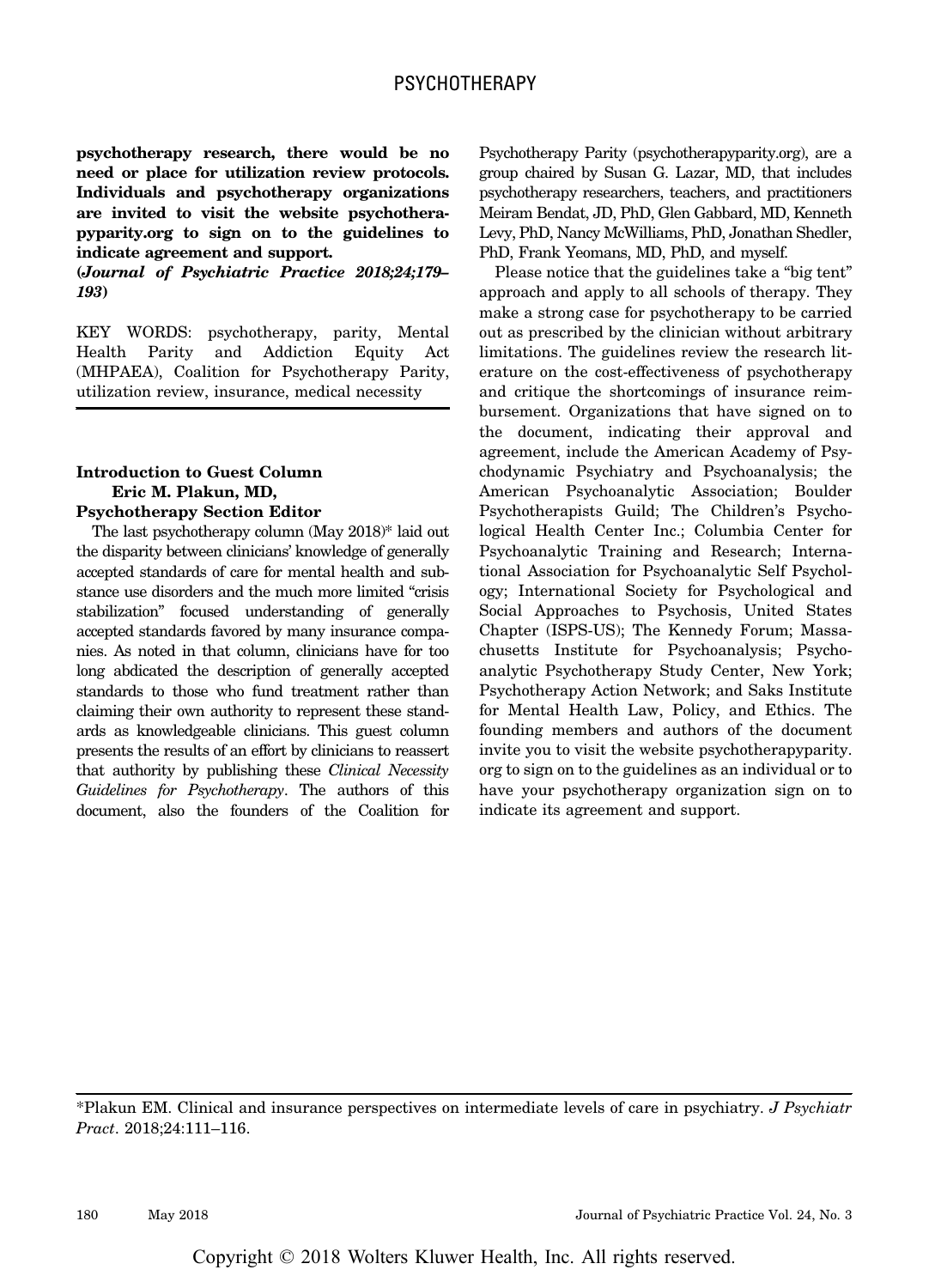## CLINICAL NECESSITY GUIDELINES FOR **PSYCHOTHERAPY**

#### Executive Summary

Most patients who seek mental health treatment have chronic and recurring symptoms that require the ongoing availability of treatment. Clinical experience and extensive research demonstrate that psychotherapy is effective, cost-effective, and often provides a cost-offset in decreased overall medical expenses, morbidity, mortality, and disability. The standard for other medical conditions reimbursed by insurance is the continuation of effective treatment until meaningful recovery and is therefore, the standard required by the Mental Health Parity and Addiction Equity Act (MHPAEA) for mental health care. However, insurance companies evade the legal requirement to cover treatment of mental illness at parity with other medical conditions by applying inaccurate proprietary definitions of medical necessity and by imposing utilization review procedures that block access to ongoing care.

[Note that the superscript letters in the Executive Summary correspond to sections of the main document marked with the same letter in brackets; these sections contain text relevant to and supporting the material summarized in each bullet of the Executive Summary. Because relevant material is presented in different sections of the main document, the same bracketed letters may appear more than once in the main text.]

### Support for Psychotherapy

- Clinical expertise and psychotherapy research identify significant populations of psychiatric patients who need ongoing availability of openended psychotherapy.A,B
- Insurance companies prefer to authorize only brief treatments which do not meet the clinical needs of these patients. $C, F$
- Insurance companies block access to psychotherapy of adequate duration and frequency for the large group of more chronic patients who need more than brief therapy to ameliorate ongoing vulnerability and decrease disability, morbidity, mortality, relapse, and expenses in other medical care. $D, E$
- Patients with a single diagnosis (no comorbid conditions) are highly atypical of real-world clinical

populations. Research trials based on these atypical populations are therefore uninformative with respect to duration and frequency of treatment required by most patients. However, health insurers cite these trials as justification for authorizing only brief treatment for all patients. Moreover, even in the highly selected and atypical populations generally studied in controlled trials, relapse rates are high even in patients initially considered treatment successes.F

- Large patient groups with recurrent and chronic illness (eg, chronic complex disorders such as severe ongoing anxiety and depression, multiple chronic psychiatric disorders, personality disorders) improve substantially with ongoing access to psychotherapy. Longer duration and higher frequency of psychotherapy have independent and additive effects and lead to the most positive outcomes, sustained improvement, decreased disability, and often "cost-offset" savings in other medical and social costs. The nonpsychiatric medical costs of psychiatric patients far exceed those of patients without mental disorders.A,E,G
- Optimal psychotherapy without arbitrary limitations yields outcomes in sustained improvement in patients' emotional well-being, work, and interpersonal functioning, and decreases morbidity, mortality, and overall medical costs.<sup>G</sup>
- Even when fully reimbursed, only a small percentage of insurance subscribers access psychotherapy and most do not pursue extended treatment. When the cost burden for psychotherapy is increased beyond that for other medical care, patients who need more care forego adequate treatment.<sup>H</sup>

Clinical necessity guidelines should support access to psychotherapy as prescribed by the clinician without arbitrary limitations in duration or frequency.

#### Medical Necessity and Utilization Review

 MHPAEA requires that health insurance coverage of mental health care be comparable with and no more stringent than that of other medical conditions.<sup>I</sup> The Affordable Care Act (ACA) defines mental health care, including psychotherapy, as an essential health benefit.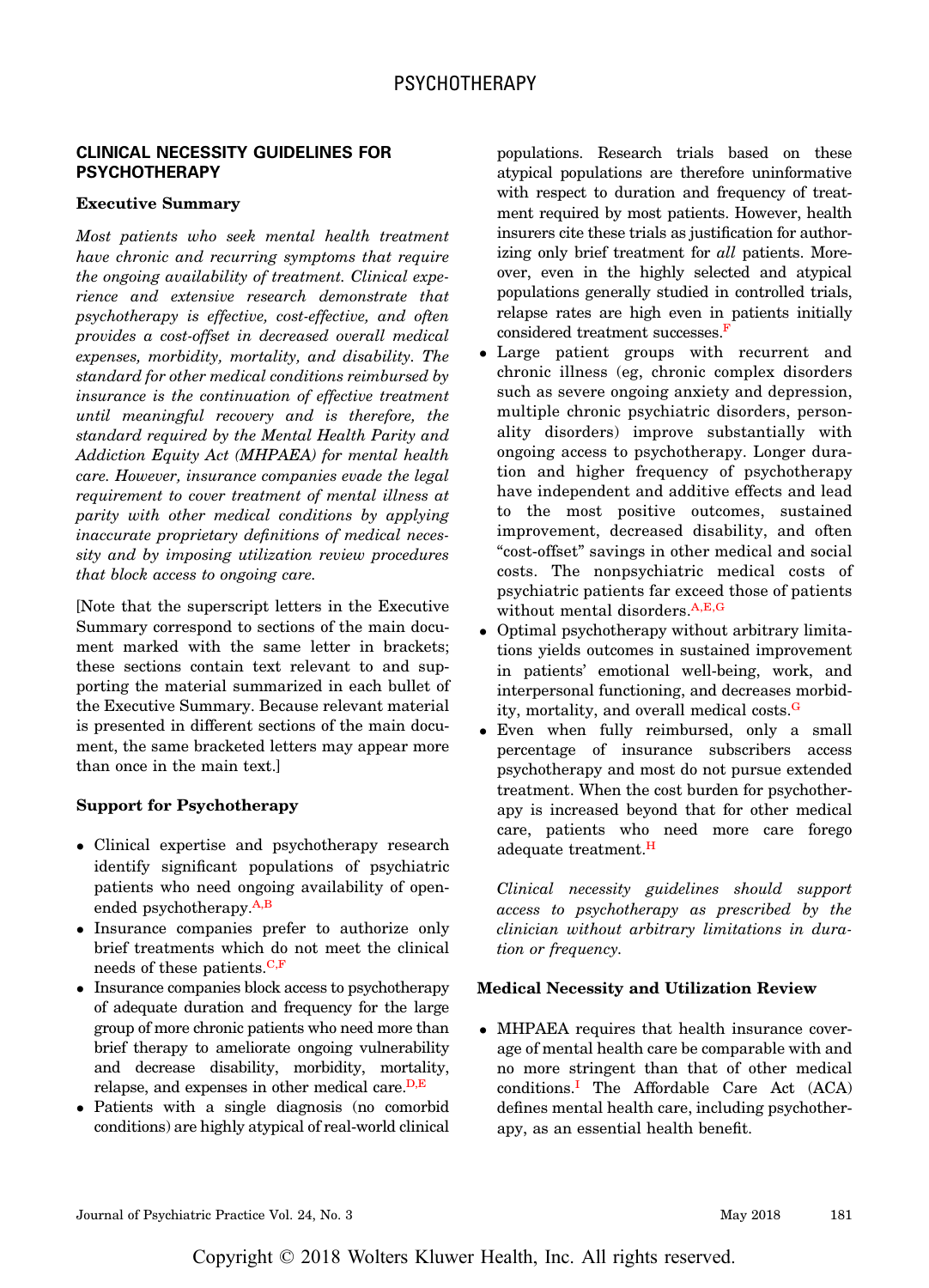- Medical necessity criteria assess a treatment's eligibility for reimbursement. The Institute of Medicine (IOM) (now the National Academy of Medicine) and the American Medical Association (AMA) define medical necessity as health care services in accordance with generally accepted standards of medical practice, clinically appropriate in type, frequency, extent, site, and duration, and not primarily for the economic benefit of health plans. The AMA opposes medical necessity standards that emphasize cost and resource utilization above quality and clinical effectiveness and prevent patients from getting needed medical care. Yet insurers discriminate against mental health coverage compared with coverage for other medical conditions for which more deference is given to provider expertise in prescribing care.<sup>J,K,L</sup>
- Insurers' mental health medical necessity guidelines cover treatment to resolve acute symptoms to restore the baseline condition before symptom onset. Treatment of chronic, subacute illness with ongoing vulnerability to more acute illness is frequently not covered—a practice comparable to reducing a fever without treating or diagnosing its underlying cause. Insurers' proprietary guidelines often deviate from their own cited primary sources and disregard empirical literature supporting intensive and ongoing treatment. $M,N$
- A cost-saving but care-minimizing insurance company practice is a requirement that patients first access and fail to benefit from abbreviated care ("fail-first" protocols) before approval of a provider's treatment recommendations of greater frequency and/or duration. "Fail-first" protocols put patients at risk by delaying more appropriate and definitive treatment<sup> $\Omega$ </sup> and demoralizing patients who are made to feel untreatable rather than inadequately treated.
- Utilization review is an insurance company's monitoring process to preauthorize reimbursement for recommended treatment and to assess ongoing treatments (clinical reviews) for continuing eligibility for reimbursement. In violation of mental health parity, utilization review is used more restrictively for mental health treatment than for other medical care for both preauthorization of new care and "clinical review" of ongoing treatment. Clinical review protocols often close down a course of mental health treatment when acute symptoms have improved

to a patient's baseline condition without resolving chronic underlying vulnerabilities to repeated episodes of acute illness. $M, N, P, Q$ 

- Utilization review has been found to lack reliability and validity, to impose a needless administrative burden, and to cause a "sentinel effect" in which providers experience a distortion in their practice style from the expectation of intrusive insurance company review. Very brief psychotherapy is often authorized for a broad spectrum of diagnoses regardless of severity.<sup>R,S</sup>
- Medical necessity and utilization review protocols are too often designed to conserve insurance company costs in the short term without consideration of the sequelae from undertreated illness increased associated costs of other medical services, increased morbidity and mortality, and the enormous costs to society in increased disability. $T, U$

Given appropriate medical necessity guidelines at parity with other medical care, consistent with provider expertise and a broad range of psychotherapy research, there would be no need or place for utilization review protocols.

Clinical Necessity Guidelines for Psychotherapy, Insurance Medical Necessity and Utilization Review Protocols, and Mental Health Parity

# PROVISION OF PSYCHOTHERAPY: CRITIQUE OF PSYCHIATRIC DIAGNOSIS AND HOW PSYCHOTHERAPY IS STUDIED AND REIMBURSED

## Summary Statement and Recommendations:

Psychotherapy should be available as prescribed by the clinician without arbitrary limits on frequency or duration. Most psychiatric patients have chronic and recurrent illnesses for many of which psychotherapy is effective, cost-effective, and often leads to significant "cost-offset" savings in other medical costs. These patients need more than the availability of brief treatment and yet lack access to the full treatment that they need without which they incur increased costs in other medical care as well as increased morbidity and mortality. Empirically supported studies of psychotherapy and current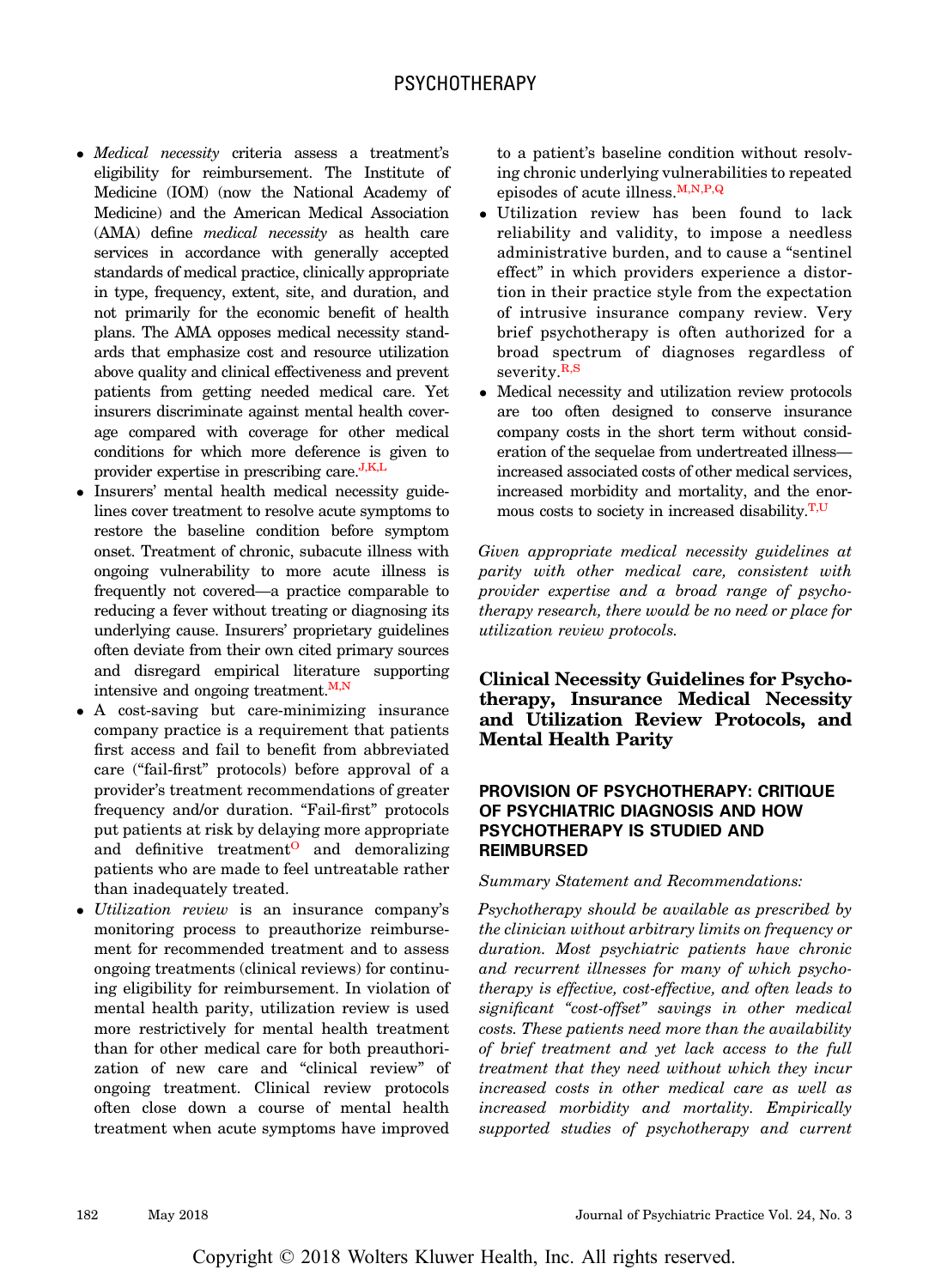psychiatric nosology do not reflect either the true nature of psychiatric illness or the actual need for ongoing availability of effective treatments including psychotherapy. Stigma about psychiatric illness and treatments persists. Research findings indicate that even when psychotherapy is fully covered, only a small percentage of insurance subscribers access it and most of these attend only a few sessions. When the cost burden for psychiatric patients is increased beyond that for other medical care, significantly ill psychiatric patients simply forego treatment.

Current prevailing views on nosology and evidencesupported psychotherapy are based on research findings and studies of psychiatric diagnoses that have appeared since the publication of the third edition of the Diagnostic and Statistical Manual of Mental Disorders  $(DSM-III)^1$  in 1980.

[C] In sum, brief, highly scripted forms of psychotherapy, studied in randomized controlled trials (RCTs) (the perceived "gold standard") with subjects who have received a single DSM diagnosis without comorbidities yield statistically significant effects. These brief, prescripted therapies are then promoted as the approaches of choice for the diagnoses studied.

[F] This type of research does not identify efficacious therapies for the overwhelming majority of patients who seek mental health care. Such research conclusions lack relevance for most patients because (1) the vast majority of patients seeking mental health care present with conditions that are more complex than those who meet the artificial inclusion and exclusion criteria of academic research studies. In real-world clinical populations, psychiatric "comorbidity" (or co-occurrence of multiple DSM-defined psychiatric diagnoses) is the norm. Clinical guidelines and insurance reimbursement protocols derived from this approach to psychotherapy research do not reflect the realities of real-world patient populations and are simply not generalizable to the vast majority of patients who seek mental health treatment.

[F] In addition, (2) "statistical significance," which has been the primary focus of academic research studies, does not speak to the question of whether or not patients improve in clinically meaningful ways. A "statistically significant" difference between a treatment and a control group does not mean that the patients get well. There is thus a profound mismatch between the questions addressed by academic research studies and the information that is actually needed by patients, providers, and health care policy makers.

## The Majority of Psychiatric Patients Need the Availability of Ongoing Effective Treatment

[F] Most psychiatric patients have chronic and recurrent illnesses underlying their acute symptoms that may lead them to episodes of treatment. To be treated successfully and more definitively with psychotherapy, most will need more than brief treatment focused primarily on the acute presenting problem. Current "wisdom" (or accepted myth) is that empirically supported treatments are based on RCTs that test treatments with subjects who have 1 diagnosis. By virtue of excluding most real-life psychiatric patients who in fact have comorbid conditions, the design of such studies produces outcomes that are not truly generalizable. For example, the Sequenced Treatment Alternatives to Relieve Depression (Star\*D) study found that 78% of 1 sample group of depressed patients were disqualified from randomized trials due to comorbid conditions or suicidal ideation and had poorer treatment response than those accepted into the studies. $^2$  In another randomized trial of treatments for social phobia, only 27% of a total of 840 potential subjects were deemed eligible; the major exclusion criterion for the study was comorbid depression, followed by having a different primary diagnosis, with a total of 58% excluded for comorbidity.<sup>3</sup> These high exclusion rates are not surprising, given that, for example, from an epidemiological perspective, we know that 78.5% of cases of major depressive disorder (MDD) (12-month prevalence) have additional psychiatric comorbidity, "with MDD only rarely primary."<sup>4</sup>

[B] In addition, in 2001, Westen and Morrison<sup>5</sup> reported that treatments are often considered "evidence based" due to a statistically significant reduction in measurable symptoms that was insignificant in the context of the patient's overall mental impairment or suffering. Furthermore, on the basis of an extensive review of manualized brief treatments for depressive and anxiety disorders published in 2004, Westen et al<sup>6</sup> found that treatment benefits were evanescent; over half of the patients in their sample sought treatment again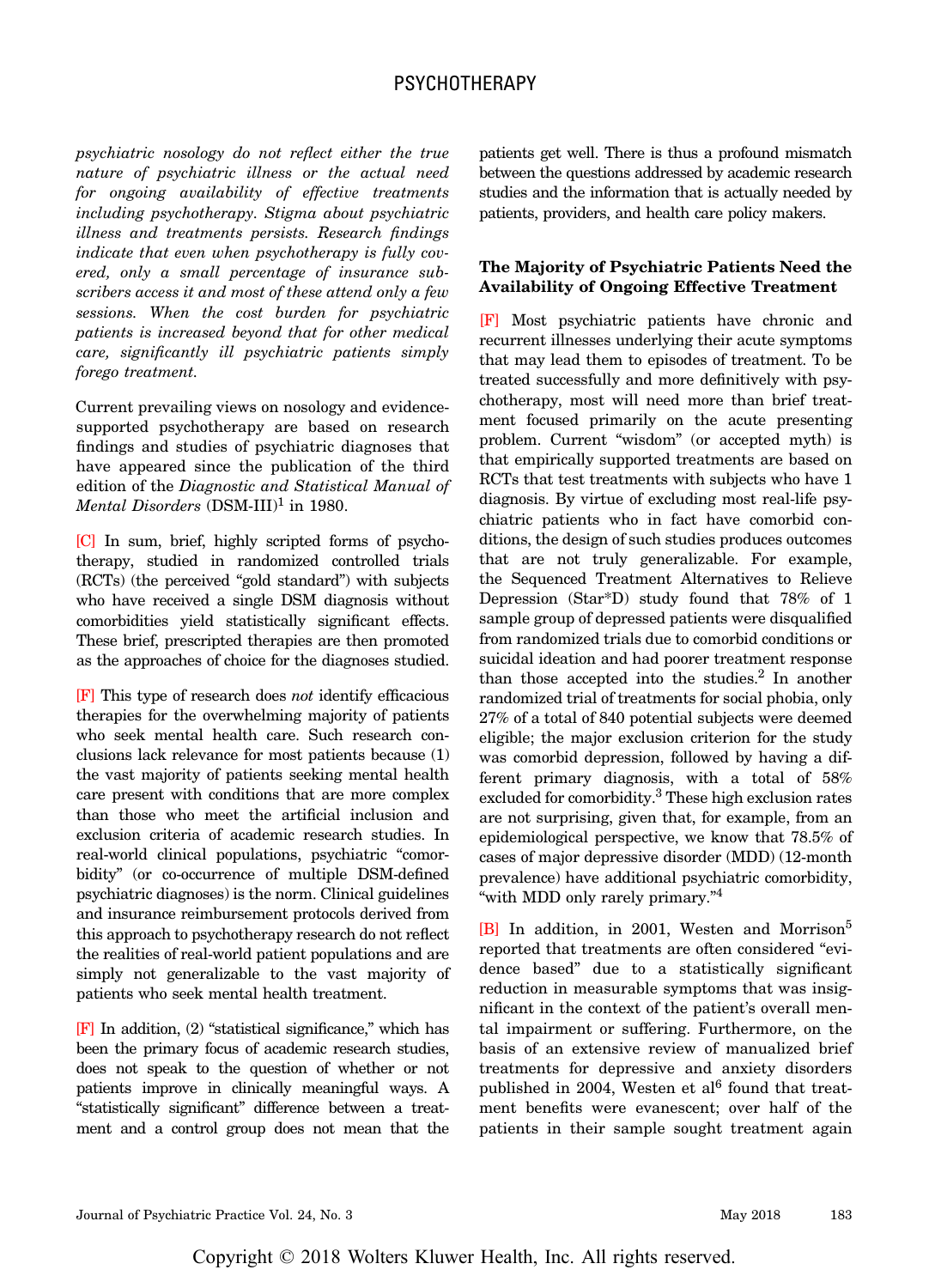within 6 to 12 months. Examinations of the research literature on RCTs for anxiety and depression<sup>7</sup> and on cognitive behavioral therapy for depression<sup>8</sup> found that claims of efficacy were greatly exaggerated by flaws in study designs and publication bias.

[A] In notable contrast to those accepted into efficacy research cohorts, most patients in real-world clinical practice settings require more than a brief course of treatment. These individuals need ongoing psychotherapy or else are at risk of substance abuse, physical illness, and behavior that is destructive and costly, both to themselves and to society at large. Specifically, as noted by Shedler<sup>9</sup> in 2015, brief, "'evidence-based' therapies are ineffective for most people most of the time" (p. 48). Shedler also quoted from the 2013 study report by Driessen et al<sup>10</sup> involving depressed patients treated with brief cognitive behavioral therapy or psychodynamic therapy: "Our findings indicate that a substantial proportion of patients … require more than timelimited therapy to achieve remission" (p. 1047). In sum, 75% of patients did not get well.

How then should we identify and diagnose psychiatric patients more accurately in order to design more potentially valid efficacy research studies? With respect to patients with a single DSM-5/ICD-10 diagnosis, the categories used are essentially superficial descriptions of symptoms, thus missing underlying more salient commonalities among them. In examining patterns of comorbidity among common mental disorders, Krueger<sup>11</sup> conceived of them not as "discrete, dichotomous entities, but rather as extreme points on continua that span a range of emotional and behavioral functioning" (p. 922). The superficial nosology accounts in no small measure for the frequent finding of "comorbidity."

A more accurate and nuanced approach would be to identify and focus treatments on the actual underlying drivers of illness. In 1998, Brown et  $al^{12}$ noted that "the expansion of our nosologies has come at the expense of less empirical consideration of shared or overlapping features of emotional disorders that, relative to unique features of specific disorders, may have far greater significance in the understanding of the prevention, etiology, and course of disorders, and in predicting their response to treatment …. Our classification systems have become overly precise to the point that they are now erroneously distinguishing symptoms and disorders that actually reflect inconsequential variations of broader, underlying syndromes" (p. 179).

A number of researchers have focused on delineating these factors, identifying common variables shared by certain diagnostic categories:

Negative Affect, a construct based on intercorrelations between common psychological tests derived from studies of thousands of subjects measuring trait anxiety, depression, and neuroticism.<sup>13</sup> Brown et al<sup>12</sup> also noted *negative* affect as a common vulnerability in the development of both anxiety and depression, with anxious patients more prone to physiological hyperarousal and depressed patients lacking in positive affect.

Neuroticism, a construct derived from examining commonalities among anxiety and related disorders and their high rate of comorbidity.<sup>14</sup>

In a 2001 publication, Krueger et al<sup>15</sup> linked dimensions of mental disorder with Dimensions of Personality, with, for example, internalization (linked with higher negative emotionality) and externalization (linked with lower constraint) as "super-ordinate organizing axes of common psychopathological variation" (p. 1254). They noted that "basic dimensions of temperamental variation confer risk for a broad range of maladaptive outcomes" (p. 1256).

The assessment of the Level of Personality Organization, Quality of Mental Functioning, and Subjective Experience of Symptoms<sup>16</sup> is a comprehensive psychodynamic diagnostic tool that provides a detailed assessment of psychological strengths and vulnerabilities. The resultant profile yields a more nuanced and specific diagnosis of a patient's psychiatric illness than designations of superficial and observable symptoms.

Level and quality of *Mentalization*<sup>17</sup> are assessed along a number of axes to examine the maturity of a patient's capacity to make sense of his or her own subjective states and mental processes as well as those of others. The maturity of a patient's mentalization is seen as a driving factor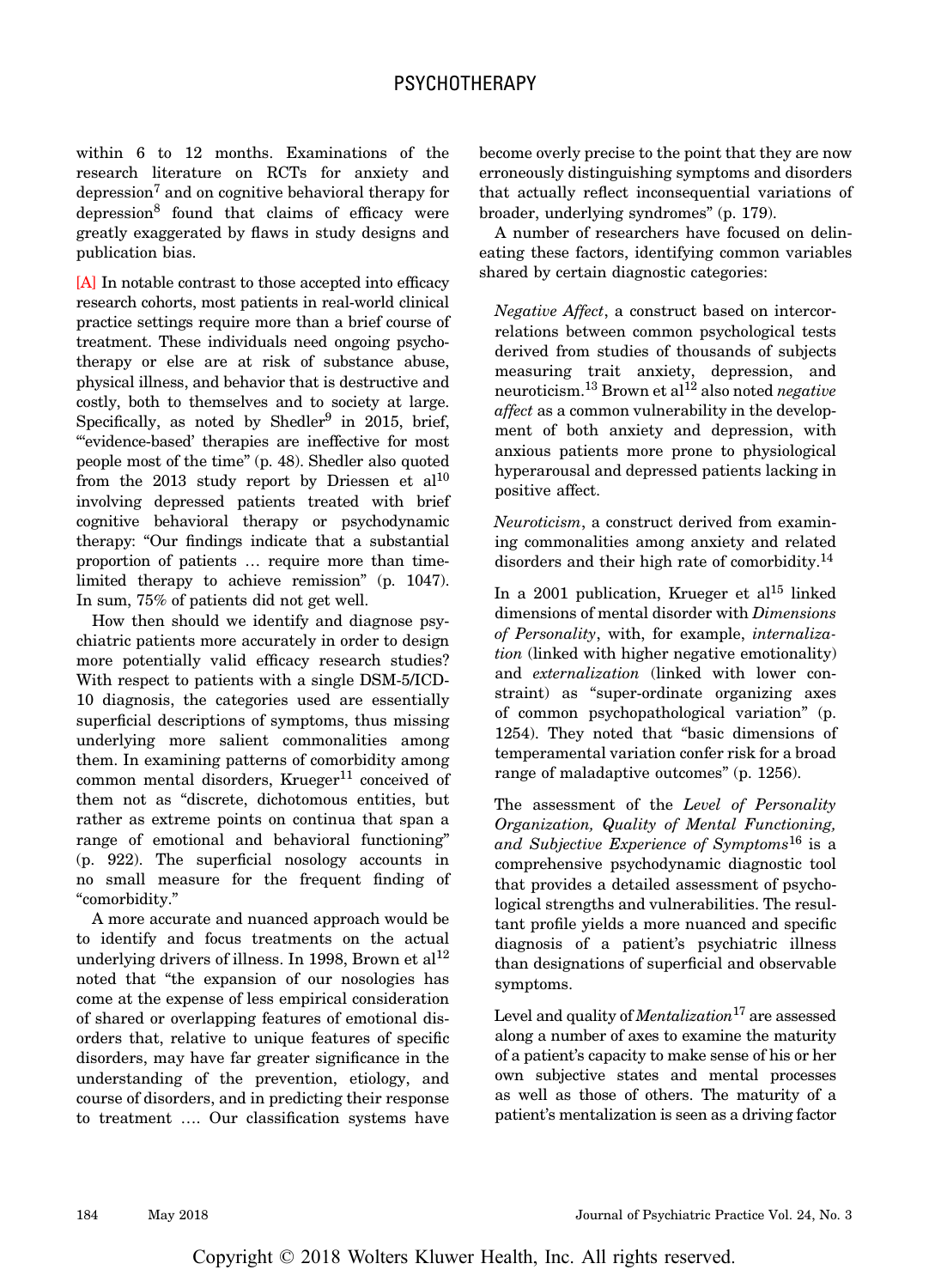in psychiatric illness, is the focus of psychotherapy, and its improvement correlates with improvement in emotional health.

## THE FAILURE OF BRIEF TREATMENTS

[A] Longer and more intensive courses of psychotherapy yield better outcomes for many diagnostic groups of patients, including those with personality disorders, chronic anxiety, chronic depression, and chronic complex disorders.<sup>9,18–27</sup> For those who require an extended course of psychotherapy due to their mental illness, both longer duration and higher frequency of psychotherapy have independent positive effects. Together, these factors are associated with the most positive treatment outcomes.28–<sup>30</sup>

[D] Despite the demonstrated needs of certain patient groups, most insurance company medical necessity guidelines put up a stiff resistance to authorizing more than brief courses of psychotherapy lest it impact their bottom lines. According to the US Department of Labor Bureau of Labor Statistics  $2016$  report,<sup>31</sup> the median number of years that wage and salary workers had been with their current employer was 4.2 years in January 2016, down from 4.6 years in January 2014. Accordingly subscribers who obtain their insurance through their employment change their insurance providers every few years. The cost savings by under-reimbursing mental health care is of greater interest to an insurer; a cost-offset in overall medical expenses down the line by virtue of the adequate coverage of mental health services would not be a consideration to a current insurer focused on its own immediate expenses.

[H] Insurers also perpetuate stigma against psychotherapy in their concern that readily available outpatient psychotherapy would be overused. However, a RAND study demonstrated that, when weekly outpatient psychotherapy is fully covered, only 4.3% of the insured population use it and the average length of treatment is  $11$  sessions.<sup>32</sup> With respect to those patients who do in fact need more treatment, higher copayments for mental health services reduce both initial access to and treatment intensity of mental health visits, and this reduction of care affects patients at all levels of clinical

need.33,34 A more recent Dutch study found that increasing costs to patients for mental health care leads to a substantial and significant decrease in new mental health visits in equal measure for both severe and mild disorders and a larger decrease in low-income neighborhoods compared with highincome neighborhoods.35,36 Furthermore, the costs of an associated increase in involuntary commitment and acute mental health care exceeded the cost savings from the decline in new mental health visits. Increasing costs to patients reduced access to mental health care and increased costs and morbidity particularly among high need, vulnerable populations. Poor and very ill psychiatric patients are disproportionately affected by discriminatory copayments and financial disincentives designed to screen out a hypothetical group of patients who it is thought would capriciously abuse covered mental health services.<sup>37</sup>

[G] In a particularly nuanced study of psychotherapy for patients with depressive and anxiety disorders published in 2008, Knekt et al<sup>38</sup> found different outcomes for short-term versus long-term psychotherapy, depending on the length of follow-up and patients' personality functioning. One finding was a faster recovery at 1 year from depressive and anxiety symptoms after short-term dynamic therapy and from depressive symptoms after solution-focused therapy compared with those treated with long-term dynamic therapy. Although the brief treatment cohorts sustained their improvement at 3 years, at that time point those treated with longer therapy showed a stronger treatment effect. At 5-year followup, Knekt et al<sup>39</sup> found a reduction in symptoms and an improvement in work ability and functional capacity in all treatment groups, with the short-term therapies more effective during the first year, longterm psychodynamic psychotherapy most effective at 3-year follow-up, and psychoanalysis emerging as the most effective at 5-year follow-up. Knekt et  $al^{40}$  also found that, at 5-year follow-up, patients with a poor level of personality organization improved more in symptoms, work capacity, and remission with longterm compared with brief dynamic psychotherapy and that, on longer follow-ups, long-term psychodynamic psychotherapy emerged as more effective for patients with both low and higher level personality organization. Although, at 10-year follow-up, Knekt et al<sup>41</sup> found only a small difference in outcome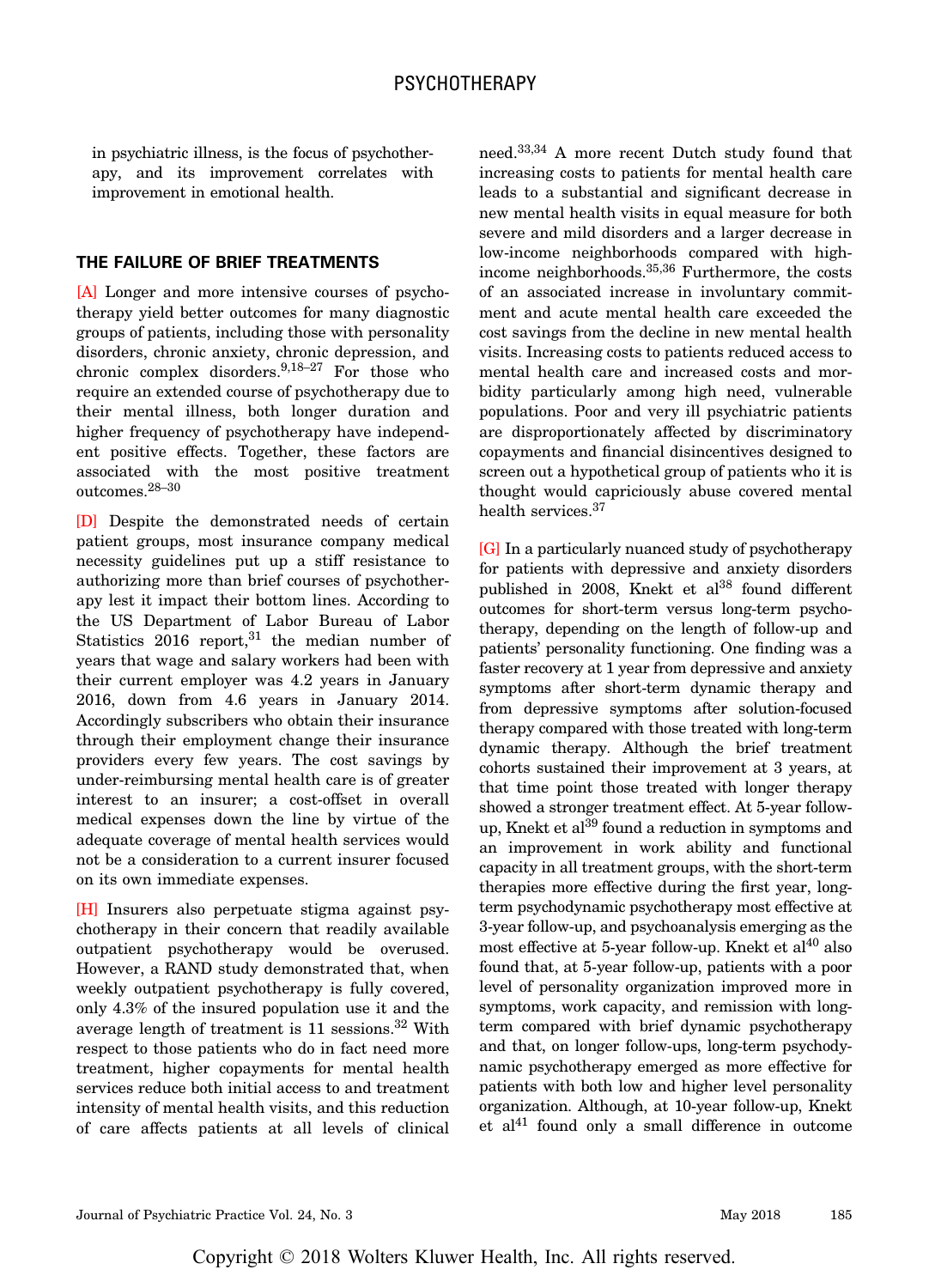among the study treatments, with no remaining significant difference in personality functioning, there was a significant difference in remission, symptom improvement, and work ability conferred by long-term treatment in addition to a significantly greater use of psychotropic medication and auxiliary psychotherapeutic treatments in the short-term therapy groups. These studies illustrate the impact on outcomes both of (a) patients' strength of personality and (b) greater length of follow-up, variables often missing and therefore not measured in typical efficacy of psychotherapy research protocols.

[B] With respect to the epidemiology of patients who need more treatment, depression is common, affects one-fifth of Americans at some point in their lifetime, $42$  and is a leading cause of world disability. $43$ Anxiety disorders are the most common mental health problem, affecting 18.1% of adults yearly.<sup>44</sup> The lifetime prevalence of personality disorders is between  $10\%$  and  $13.5\%,^{45-49}$  affecting at least 30 million Americans of all social classes, races, and ethnicities. Borderline personality disorder (BPD) in the United States has a point prevalence of 1.6% and a lifetime prevalence of 5.9%; it is seen in 6.4% of urban primary care patients, 9.3% of psychiatric outpatients, and  $\sim$ 20% of psychiatric inpatients.<sup>50</sup>

[E] Compared with patients without psychiatric illness, the increased medical expenses of the psychiatrically ill extend above and beyond the costs of their psychiatric care. They have more primary care visits, higher outpatient charges, and longer hospital stays.51–<sup>53</sup> A high percentage of the psychiatrically ill are never diagnosed, and a majority of those who are receive inadequate treatment,  $54,55$ their ongoing psychiatric illnesses continuing to drive higher overall medical costs as well as losses from disability and suicide. The prevalence and costs of untreated and insufficiently treated psychiatric illness require more precision in diagnosis and thoroughness of treatment.

[A] The Collaborative Longitudinal Personality Disorders Study (CLPS) found that personality disorder comorbidity seriously compromises remission from depressive illness and adversely affects the course of the illness. Clearly, both personality psychopathology and depression need to be treated.56–<sup>58</sup> BPD is the most robust predictor of chronicity of depression, accounting for 57% of chronic cases.59,60 Multiple studies have documented the need for more than a brief course of psychotherapy to treat BPD.<sup>61-63</sup> Psychotherapy is the treatment of choice for personality disorders as well as for patients with chronic major depression with a history of childhood trauma.64 Depressed patients with residual symptoms after treatment are at risk for recurring illness and need more than brief treatment.<sup>65</sup> In addition, perfectionistic depressed patients do poorly in all brief treatments and fare better in intensive, extended psychodynamic psychotherapy than in less intensive long-term therapies.66,67

[G] Long-term Dialectical Behavior Therapy (DBT) is cost-effective and cost-saving in decreasing emergency room visits and hospitalization for patients with BPD.68–<sup>70</sup> Mentalization-based Therapy (MBT) and Transference-focused Psychotherapy (TFP) are also cost-effective for patients with BPD.<sup>71</sup> A more recent review and meta-analysis of 33 RCTs with 2256 participants with BPD found that both DBT and psychodynamic psychotherapy were significantly more effective than control interventions for these patients.<sup>72</sup>

[G] In several publications, one of which involved an updated meta-analysis of 10 prospective controlled trials including 971 patients with chronic complex disorders who had been in psychotherapy for at least a year or 50 sessions, Leichsenring and Rabung<sup>24,25</sup> found that long-term psychodynamic psychotherapy was significantly more effective and provided greater improvements in symptoms and personality functioning compared with briefer treatments for such patients. Long-term therapy was superior to less intensive forms of psychotherapy, while outcome and duration of psychotherapy were positively correlated. The factors that contribute to the cost-effectiveness of extended intensive psychotherapy include savings from decreased sick leave, decreased medical costs, and decreased hospital costs.73–<sup>89</sup>

## CRITIQUE OF MEDICAL NECESSITY AND UTILIZATION REVIEW

#### Summary Statement and Recommendations:

Medical Necessity is a tool of managed care used to adjudicate reimbursement based on explicit standards of medical need for each condition. In deviation from the AMA's recommendation that medical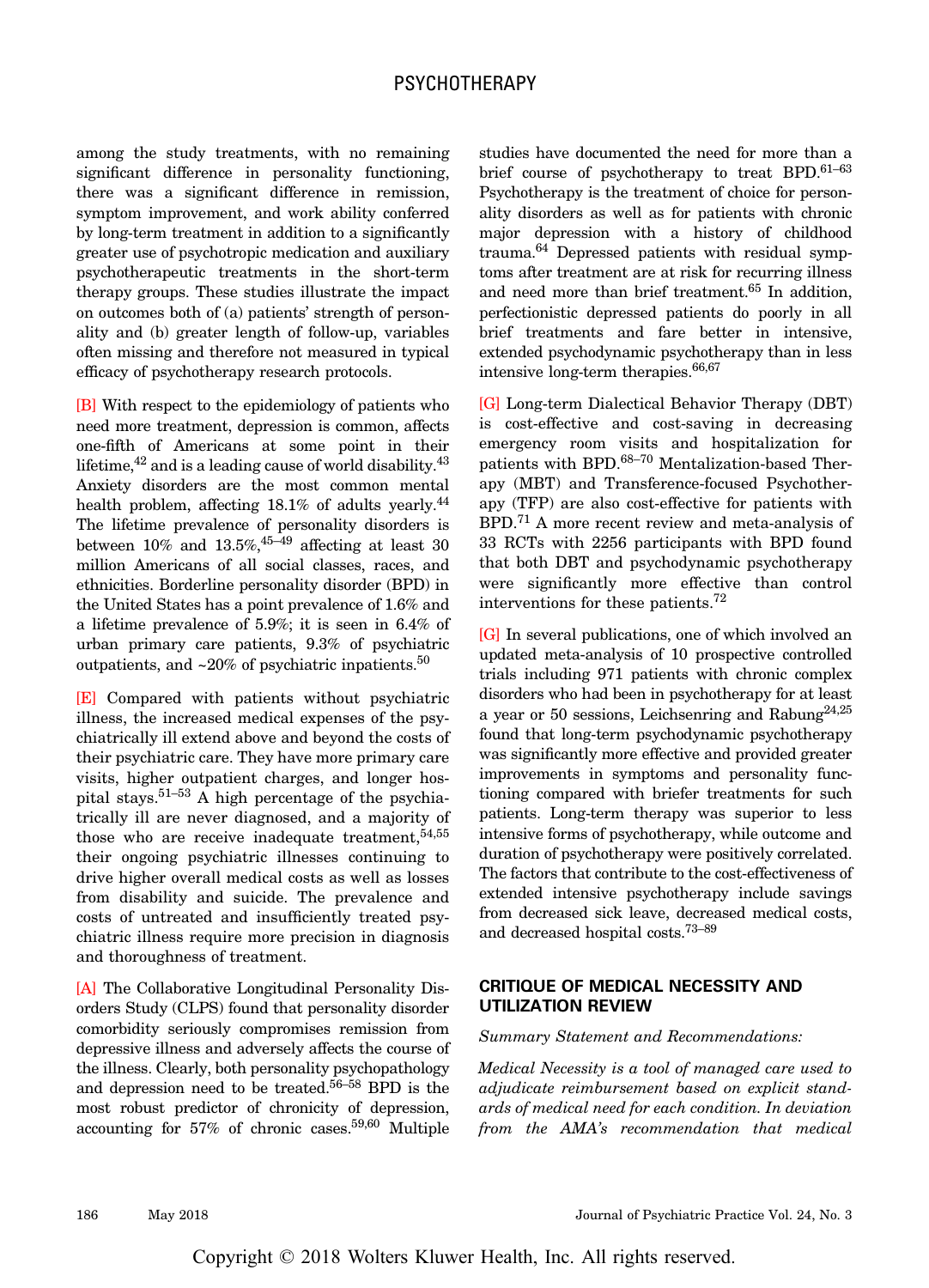necessity be determined "in accordance with generally accepted standards of medical practice …. not primarily for the economic benefit of the health plans," proprietary medical necessity standards of insurance companies are extremely compromised by cost and profit-saving financial goals.

Utilization Review is another insurance company tool for preauthorizing and reviewing ongoing medical treatment, ostensibly to ensure appropriate care, but in fact also serving to conserve costs and profits for these insurance entities. Medical necessity and utilization review standards constructed by insurance entities are defined even more narrowly for mental illness treatment compared with other medical care, in violation of the federal law mandating parity for mental health benefits. There should be no place for utilization reviews in an insurance plan with appropriate medical necessity standards as described by the AMA.

#### Medical Necessity

[I] The MHPAEA of 2008 requires health insurers to use equivalent standards to authorize care and to provide the same levels of insurance coverage for mental health conditions as they provide for other medical conditions (parity). [L] Nonetheless, health insurers routinely operationalize different and much more limited definitions of "medical necessity" for mental health treatment than for other medical care. [J] The concept of medical necessity is central to managed care and is used routinely by insurers to evaluate medical claims eligible for reimbursement. $90$  [T] A 2003 report by the Substance Abuse and Mental Health Services Administration $91$  found that medical necessity criteria are generally designed and controlled by insurers—not treating clinicians—and that medical necessity criteria are used to limit reimbursement for treatments deemed inconsistent with insurers' interpretations of relative cost and efficiency—even when care is demonstrably consistent with professional standards. The Substance Abuse and Mental Health Services Administration report found that neither state nor federal regulatory processes universally controlled medical necessity standards promulgated by insurers.<sup>91</sup>

Although the MHPAEA did not alter insurers' provenance over definitions of and criteria for

medical necessity, it did mandate public disclosure of clinical standards.<sup>92</sup> This was consistent with the recommendations of the 1989 IOM report on private sector utilization management and observations of the 1990 IOM Medicare quality assurance report.<sup>93</sup> [K] In 2011, subsequent to the passage of the ACA and its mandate of essential health benefits, the AMA issued a public statement to the IOM Committee on Determination of Essential Health Benefits.<sup>94</sup> The AMA defined "medical necessity" as:

Health care services or products that a prudent physician would provide to a patient for the purpose of preventing, diagnosing or treating an illness, injury, disease or its symptoms in a manner that is (a) in accordance with generally accepted standards of medical practice; (b) clinically appropriate in terms of type, frequency, extent, site and duration; and (c) not primarily for the economic benefit of the health plans and purchasers or for the convenience of the patients, treating physician, or other health care provider (p. 3).

This AMA definition was endorsed in a 2015 Official Position Statement by the American Psychiatric Association (APA).<sup>95</sup> The "prudent physician" standard of medical necessity ensures that physicians are able to use their expertise and exercise discretion, consistent with good medical care, in evaluating the medical necessity of care for individual patients. As articulated in its public statement to the  $IOM<sup>94</sup>$  "the AMA has historically opposed definitions of medical necessity that emphasize cost and resource utilization above quality and clinical effectiveness. Such definitions of medical necessity interfere with the patientphysician relationship and prevent patients from getting the medical care they need" (p. 3). The AMA statement also reiterated the mandate for parity of coverage for all essential (mental) health benefits.

[M] Although most insurance plans ostensibly incorporate these AMA and APA position statements on medical necessity, many managed behavioral health care organizations have operationalized medical necessity criteria that are grossly at odds with the AMA's and APA's definitions. This disturbing and all too commonly overlooked practice often takes the form of proprietary medical necessity criteria touting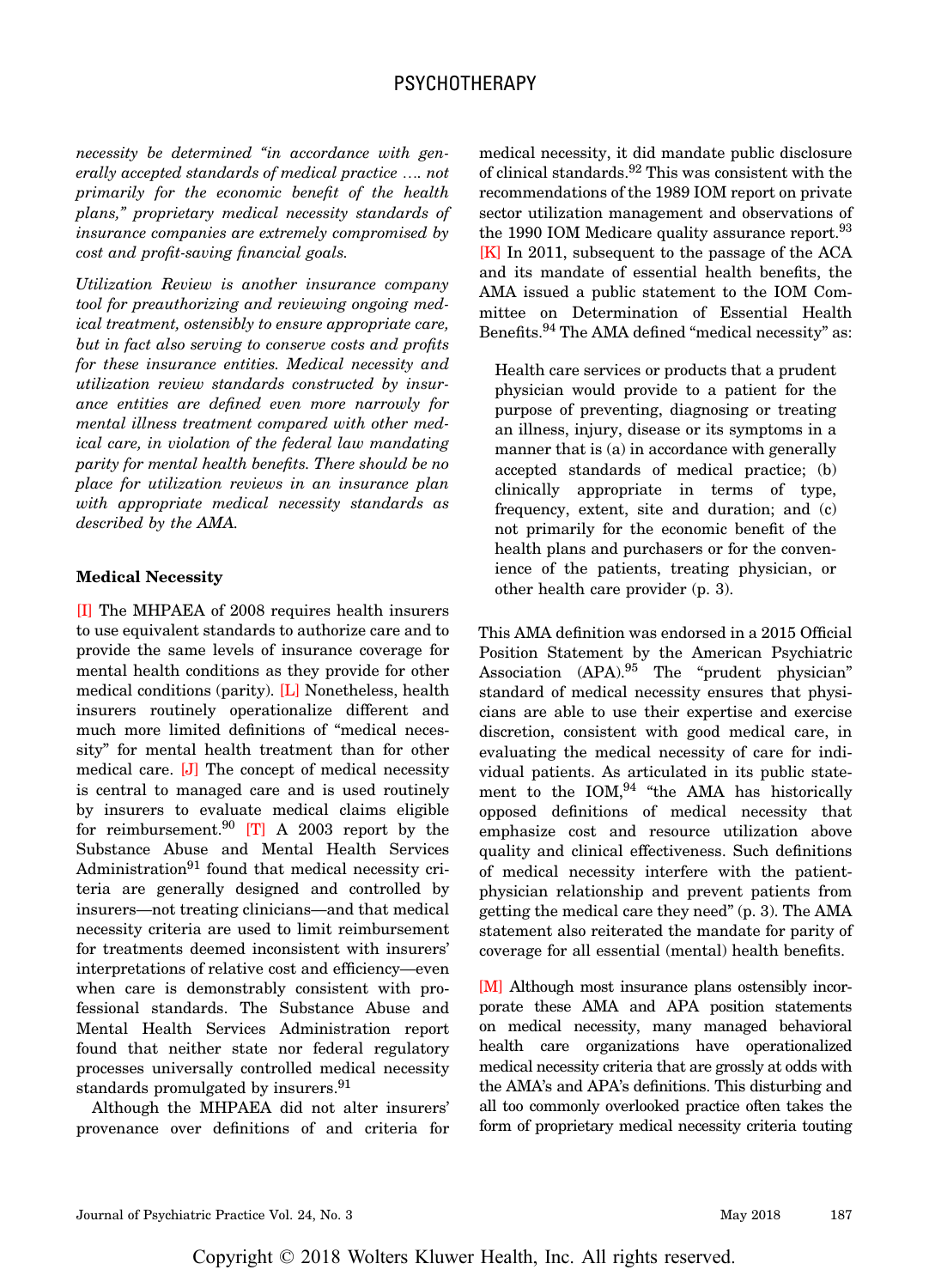consistency with generally accepted standards of medical practice but which in fact categorically fail to account for the chronicity and pervasiveness of mental illnesses and substance use disorders, and which apportion inadequate care based on the false premise that the generally accepted standard for treatment of behavioral health disorders is to focus on acute presenting symptoms in an episodic and time-limited way, with treatment ending with improvement in the acute presenting symptoms. For example, a number of national managed behavioral health care organizations have recently used proprietary medical necessity criteria that expressly refer to outpatient treatment as "acute" or require acute symptoms to justify even outpatient services.

[O] In addition, contrary to both generally accepted standards of medical practice and mental health parity laws, proprietary guidelines all too commonly shift evidentiary burdens onto patients, often requiring "objective" proof that their behavioral health conditions will deteriorate in the absence of proposed care or that less expensive, potentially inferior treatments have not or will not work. This evidentiary-shifting, "fail-first" approach not only devalues the clinical judgment of treating providers but also imposes unacceptable risks on mental health care that are not tolerated in the medical/ surgical context. As noted by the American Society of Addiction Medicine in The ASAM Criteria, 96 a "treatment failure" approach potentially puts the patient at risk because it delays a more appropriate level of treatment, and potentially increases health care costs, if restricting the appropriate level of treatment allows the addictive disorder to progress.

[N] The recent proliferation of class action law suits challenging such aberrant criteria reveals disturbing deviations of proprietary guidelines from cited primary sources, the imposition of clinically insupportable requirements for care of chronic mental illness, and concurrent disregard of relevant clinical literature supporting ongoing and intensive treatments for a wide range of behavioral disorders. All of this, however, should come as no surprise given that published critiques of proprietary guidelines entered the public health discourse as early as 2002. In an article published in 2002, Wickizer and Lessler<sup>97</sup> reported that, with respect to the most widely used length of stay guidelines produced at the time by Milliman and Robertson (M&R), several

analyses found a wide variance between actual length of stay data and M&R guidelines and raised questions about the generalizability of length of stay guidelines based on the performance of selected institutions, as well as about their underlying validity. [T] To date, the most compelling warning issued by a nonprofit, clinical specialty organization with regard to substandard medical necessity criteria has come from the American Society of Addiction Medicine in its 2009 Public Policy Statement on Managed Care, Addiction Medicine, and Parity<sup>98</sup>: "When an MCO develops its own addiction treatment level of care admission and continuing stay guidelines for authorizing or denying requested treatment rather than adhering to nationally validated, reliable, and accepted guidelines, it may appear that decision-influencing factors such as cost considerations outweigh valid evidence-based authorization requests for medically necessary treatment" (p. 3).

#### Utilization Review: A History of the Practice

#### Impact on Access to Treatment

[T] By 2005, 95% of privately insured persons were enrolled in managed care plans. In 2009, on the basis of an examination of a national health plan survey, Merrick et  $al^{99}$  reported that managed care, especially for mental health care, was moving increasingly toward limitations on access to treatment dictated by financial goals such as patient cost-sharing. They found that 58% of the health plans' managed care policies in the national health plan survey they examined required prior authorization for outpatient mental health care in 2003, and policies contracting with managed behavioral health organizations were more likely to require prior authorization than those that did not. [S] The mean and median number of visits initially authorized was ~8 for both substance abuse and mental health. Nearly 75% of policies requiring preauthorization for mental health used selfdeveloped criteria to determine medical necessity.

[P] Utilization review is a monitoring process conducted by insurance companies to preauthorize treatment and to examine and assess ongoing treatments for their continuing eligibility for insurance reimbursement.<sup>100</sup> [R] In 1997, Milstein<sup>101</sup> defined utilization review as a process externally imposed on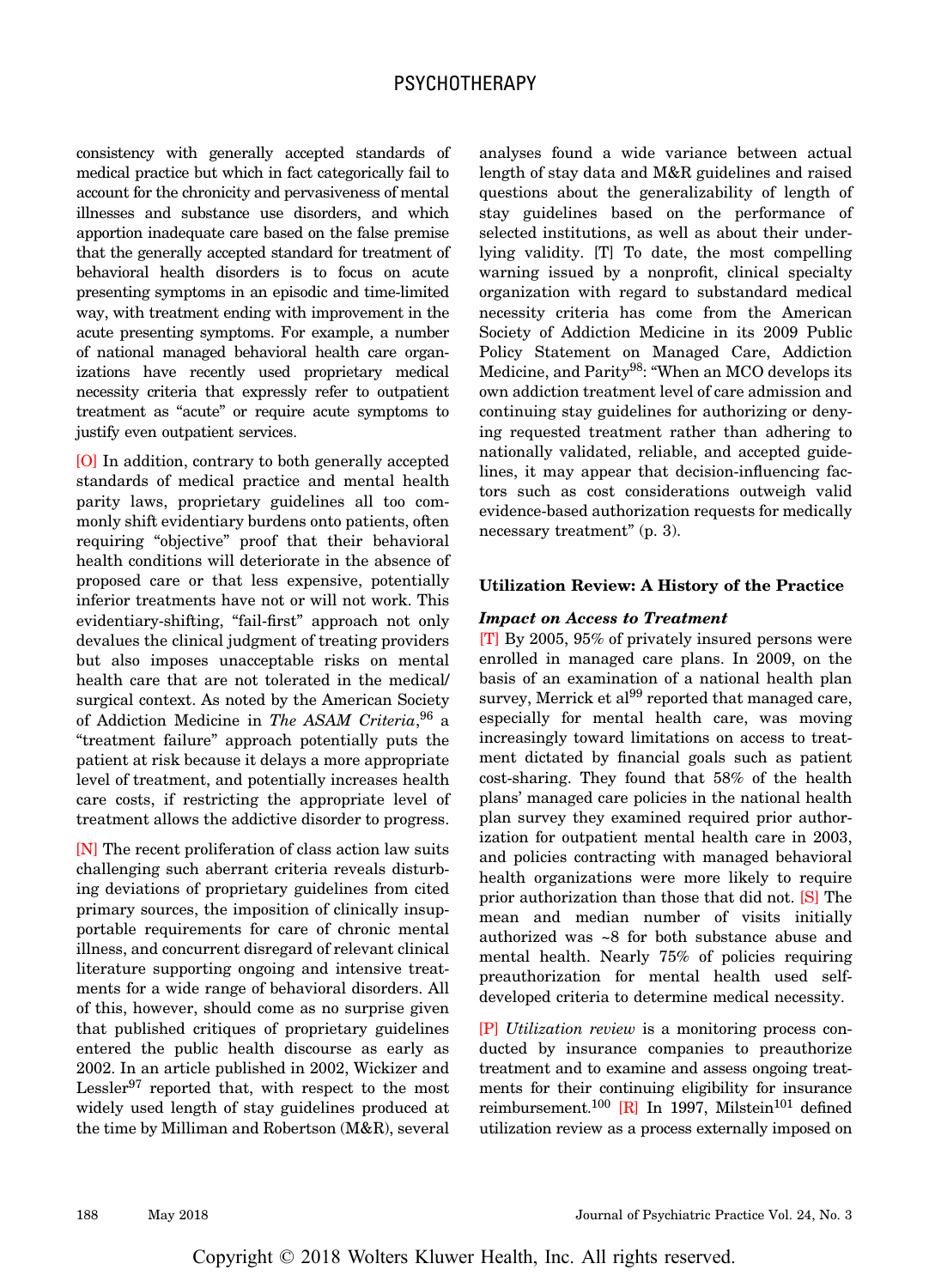the physician/patient treatment process directed at containing health care costs for payers. In their 2002 review of utilization management, Wickizer and Lessler<sup>97</sup> found utilization review to be perhaps the most controversial and invasive feature of all utilization management techniques. In addition, a review of the literature on medical necessity criteria, which included 2 of the most popular commercial forprofit guideline developers, M&R and InterQual, found that numerous review instruments lacked reliability and validity and involved problems in the application of the criteria.97 Another important impact lies in a hidden "sentinel effect," namely that physicians subject to utilization review can experience a distortion of their clinical practice style knowing that their requests for treatment will be reviewed. Reductions in utilization associated with utilization review would reflect both the effect of denials and this sentinel effect.<sup>97</sup>

[Q] Subsequent to a history of increasingly severe restrictions on mental health compared with other medical care, the savings in inpatient care by virtue of utilization review protocols are the greatest for mental health care, accounting for only 5% of the patients but yielding  $50\%$  of total days saved.<sup>97</sup> In another article published in 1996, Wickizer and Lessler<sup>102</sup> also showed a pattern of "a cookie-cutter approach" to the length of service authorizations in the utilization review of psychiatric cases for a population of patients with a wide variety of illnesses including schizophrenia, single-episode depression, recurrent depression, alcohol dependence, drug dependence, and adjustment disorder. Almost all of the patients were approved initially for 6 days of inpatient treatment, so that perhaps it is not surprising that another outcome of utilization review protocols emerged in a study of 3 groups of patients (pediatric, cardiovascular, and psychiatric) showing a reduction in requested length of stay resulting from utilization review leading to an increased risk of readmission within 60 days. $97$ 

[R] Although one could hardly dispute that utilization review protocols should minimize the additional administrative burdens they place on providers, they have in fact contributed to a now intolerable administrative burden on the American health care system. According to Wickizer et al,  $103,104$  there is little justification for utilization review of all patients seeking inpatient or selected outpatient procedures, and

utilization review should rather be conducted on a case-by-case specifically targeted basis defined by physician utilization profiles, patient characteristics, diagnostic criteria, or some combination of these. The goal should include monitoring diagnostic populations of patients to ensure they receive needed and appropriate preventive and acute care.<sup>97</sup>

In theory, utilization review should promote higher quality health care, not merely cost containment. Its traditional focus has been to target the overuse of care, which neglects identifying aspects of care that contribute to poor quality. According to the  $IOM<sub>1</sub><sup>105</sup>$ quality is "the degree to which health services for individuals and populations increase the likelihood of desired health outcomes and are consistent with current professional knowledge." In 2005, Schuster et al106 defined poor quality as too much care, too little care, or the wrong care. Ideally, utilization management should identify and correct poor quality for individual patients and for defined populations. Such procedures would target overuse, underuse, and misuse of care. According to Wickizer and Lessler, <sup>97</sup> utilization management should monitor utilization patterns to ensure that efforts to reduce overuse do not lead to adverse health outcomes. Methods and criteria used should be transparent and support the responsibility of payers, health plans, and providers toward the patient. However, utilization review programs have not secured the trust of patients or providers because their methods and criteria to manage care have historically often not been disclosed. [U] Furthermore, attention must be paid from a societal perspective to the least well understood impact of utilization review, namely its effect on overall societal medical and other costs in addition to the narrow focus on costs saved for the private payer.<sup>97</sup>

 $[Q]$  In 2014, Bendat<sup>107</sup> described the continued disparity of insurance coverage for psychotherapy in the context of the MHPAEA of 2008 and the ACA of 2010, both in terms of what these laws require as well as how they are circumvented and often fail to be enforced. "Parity" or equality for mental health benefits is mandated for insurance coverage for most medical insurance plans in both self-funded and fully insured private employer plans if mental health benefits are offered and in both self-funded and fully insured ACA plans with respect to essential mental health benefits, with the exception of those "grandfathered" under the ACA. Parity has also been

Copyright © 2018 Wolters Kluwer Health, Inc. All rights reserved.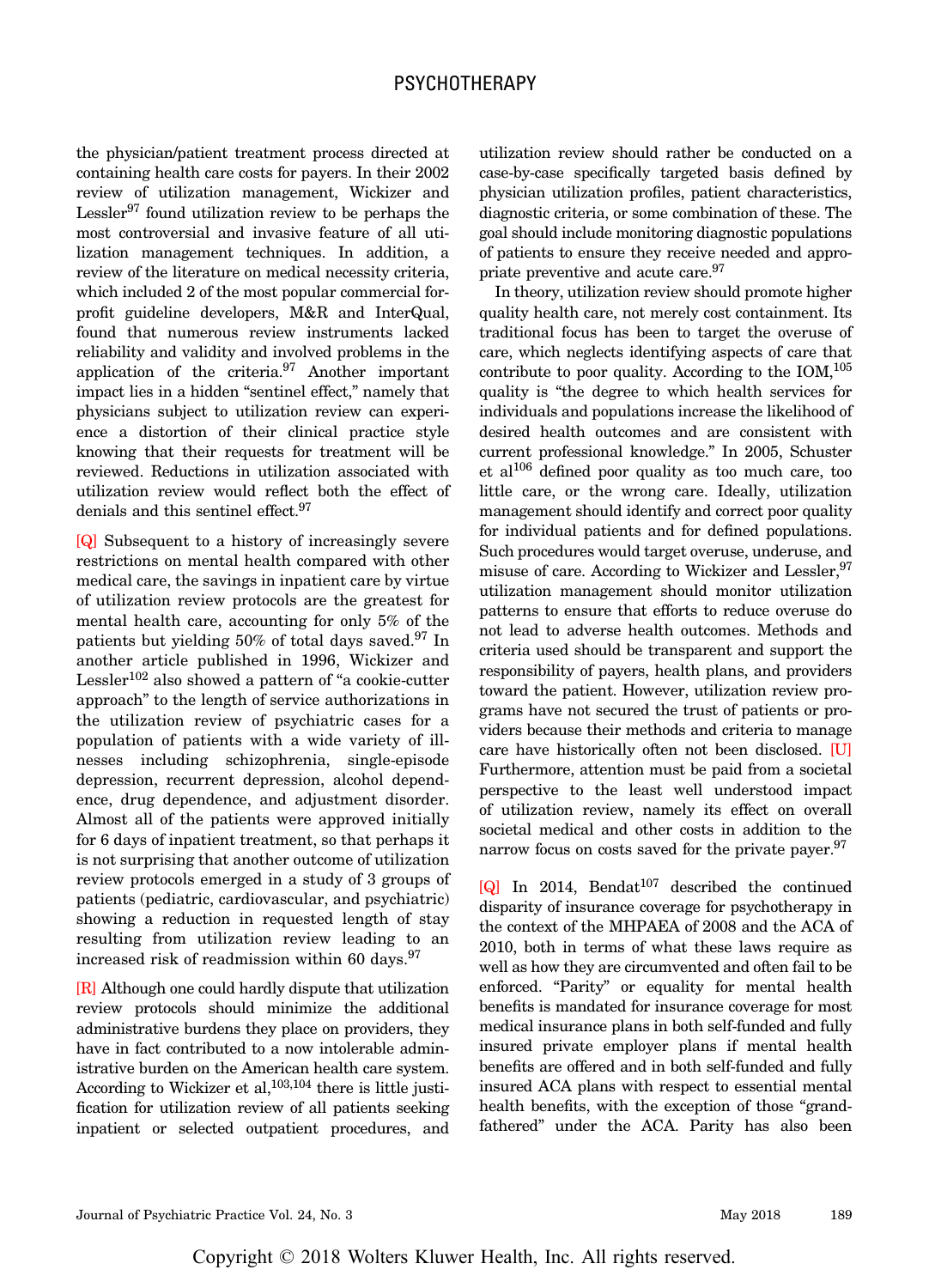expanded to mental health benefits in managed Medicaid and Children's Health Insurance (CHIP) programs. Parity is meant to apply both to "quantitative" (number of services) and "nonquantitative" (describing protocols) limitations on the scope and duration of treatment authorized for insurance coverage. "Nonquantitative treatment limitations" include medical management standards, standards for provider admission to insurance networks and reimbursement rates, methods for determining usual, customary, and reasonable charges, and "fail-first policies" that require lower-cost therapies before authorizing coverage for more expensive treatments. Although an incomplete list, these standards and a number of others are prohibited from being applied in a more restrictive manner for mental health services than for other medical care. Nonetheless, the mandate for parity is generally observed essentially in the breach. Managed behavioral health care organizations ration mental health care based on substandard and inappropriately restrictive medical necessity guidelines not developed by recognized mental health specialty groups and adjudicate benefits for other medical conditions based on more generally recognized standards. To authorize no more than a set minimum of mental health services, other illegal practices include, for example, a more restrictive insistence on fail-first treatment protocols and on much more severe and immediately life-threatening conditions (eg, ongoing risk of imminent suicide) by which to evaluate requests for nonhospital levels of care. And in lieu of the older annual visit limitations and higher copays for mental health services commonly used before the MHPAEA (which the law has now proscribed) and in a hidden violation of the demand for parity in quantitative measures (number of services), insurers now use concealed algorithms to flag "outlier" patients who require more than a minimal, "normative" amount of treatment. These cases trigger the ostensibly "nonquantitative" protocol of managed care reviews masquerading as "quality control" or uncover "fraud and abuse" with the ultimate aim of rationing care under the guise of "medical necessity."<sup>107</sup>

To date, processes to provide avenues for insured patients' challenges to inappropriate denial of mental health benefits have been deeply flawed. Under Department of Labor rules, self-funded health plans (which cover nearly half of the country's health benefits) are permitted to contract

(generally through managed behavioral health care organizations) with "independent" review organizations (IROs) to adjudicate such consumer appeals with respect to benefit denials. IROs, however, routinely overlook parity and due process violations and fail to reverse benefit denials on these grounds because exercising actual independence and finding legal violations could compromise their contracts with the very managed care organizations that hire them. Although the states have primary responsibility to enforce parity compliance of fully insured health plans, the states do not routinely examine denials with respect to parity requirements and also routinely use the same IROs who service the self-funded insurance companies, leading essentially to the same result.

[Q] In practice, insurance companies put up a strong resistance not only to covering the most expensive mental health benefits for hospitalization and residential treatment, but also vigorously limit access to outpatient psychotherapy, particularly more than a brief course per year.<sup>107</sup> Aside from these obstacles inherent in the current system for appeals, in theory there always remains the potential remedy of litigation, however costly, financially and emotionally, for insurance subscribers faced with wrongful denial of coverage for mental health services. Individuals with employer-sponsored mental health benefits can exercise a private right to initiate legal action to enforce parity and due process remedies conferred by the MHPAEA. However, even though the parity requirements apply also to individual and nonfederal governmental health plans regulated by the states, these subscribers lack a right to private legal action to enforce their entitlement to mental health care parity, thus limiting recourse to ~30 million insured subscribers.<sup>107</sup> Among other measures, what is clearly needed are policy and regulatory revisions, the right of private legal action to all insurance subscribers, and establishment of true independence for "independent review organizations" adjudicating appeals of claim denials.108

#### **REFERENCES**

- 1. American Psychiatric Association (APA). Diagnostic and Statistical Manual of Mental Disorders, Third Edition (DSM-III). Washington, DC: APA; 1980.
- 2. Wisniewski SR, Rush AJ, Nierenberg AA, et al. Can phase III trial results of antidepressant medications be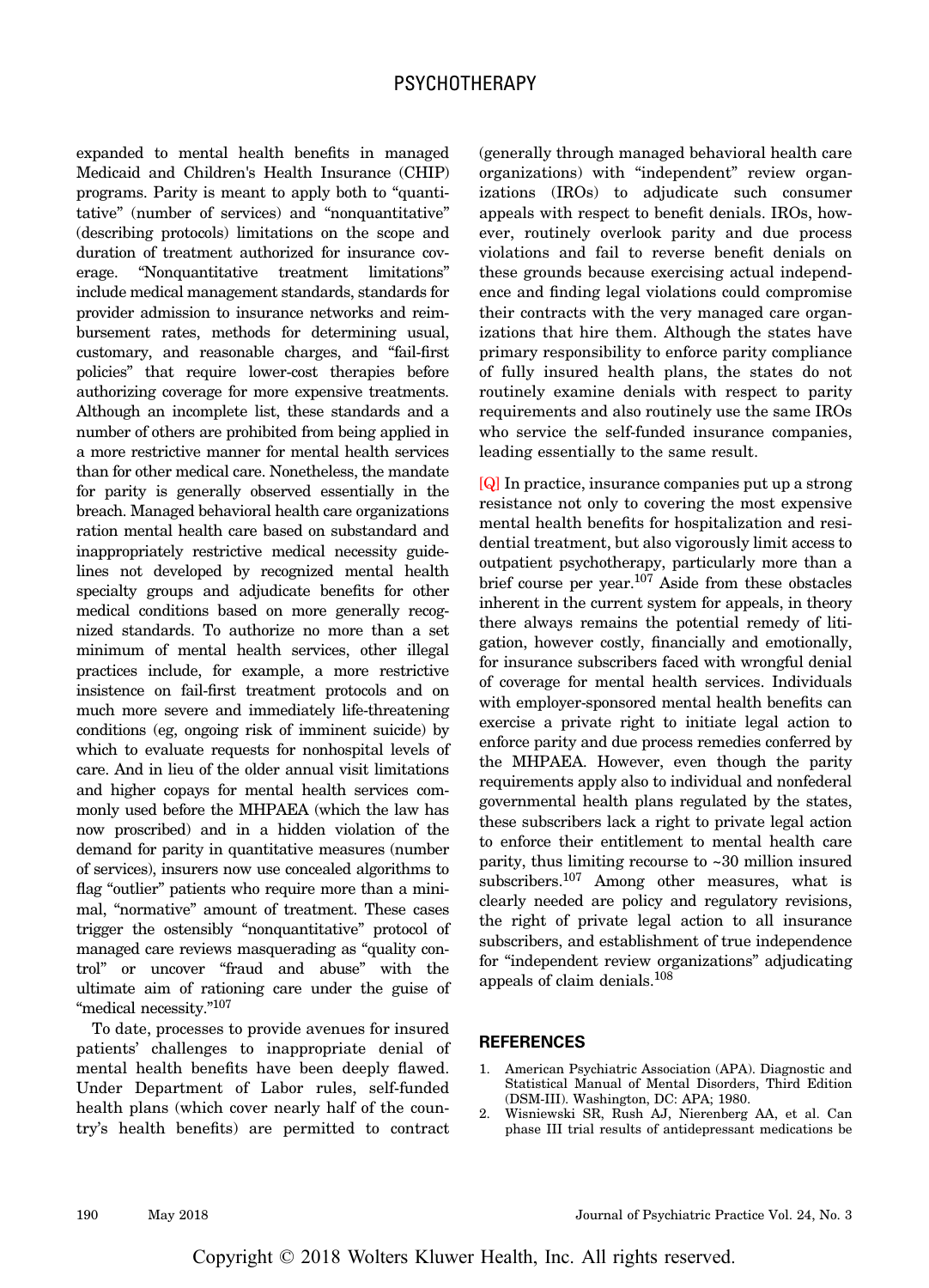generalized to clinical practice? A STAR\*D report. Am J Psychiatry. 2009;166:599–607.

- 3. Huppert JD, Franklin ME, Foa EB, et al. Study refusal and exclusion from a randomized treatment study of generalized social phobia. J Anxiety Disord. 2003;17: 683–693.
- 4. Kessler RC, Berglund P, Demler O, et al. The epidemiology of major depressive disorder: results from the National Comorbidity Survey Replication (NCS-R). JAMA. 2003;289:3095–3105.
- 5. Westen D, Morrison K. A multidimensional metaanalysis of treatments for depression, panic, generalized anxiety disorder: an empirical examination of the status of empirically supported treatments. J Consult Clin Psychol. 2001;69:875–899.
- 6. Westen D, Novotny CM, Thompson-Brenner H. The empirical status of empirically supported psychotherapies: assumptions, findings, and reporting in controlled clinical trials. Psychol Bull. 2004;130:631–663.
- 7. Wampold BE, Budge SL, Laska KM, et al. Evidencebased treatments for depression and anxiety versus treatment-as-usual: a meta-analysis of direct comparisons. Clin Psychol Rev. 2011;31:1304–1312.
- 8. Cuijpers P, Smit F, Bohlmeijer E, et al. Efficacy of cognitive-behavioural therapy and other psychological treatments for adult depression: meta-analytic study of publication bias. Br J Psychiatry. 2010;196:173–178.
- 9. Shedler J. Where is the evidence for "evidence-based" therapy? Journal of Psychological Therapies in Primary Care. 2015;4:47–59.
- 10. Driessen E, Van HL, Don FJ, et al. The efficacy of cognitivebehavioral therapy and psychodynamic therapy in the outpatient treatment of major depression: a randomized clinical trial. Am J Psychiatry. 2013;170:1041–1050.
- 11. Krueger RF. The structure of common mental disorders. Arch Gen Psychiatry. 1999;56:921–926.
- 12. Brown TA, Chorpita BF, Barlow DH. Structural relationships among dimensions of the DSM-IV anxiety and mood disorders and dimensions of negative affect, positive affect, and autonomic arousal. J Abnorm Psychol. 1998;107: 179–192.
- 13. Watson D, Clark LA. Negative affectivity: the disposition to experience aversive emotional states. Psychol Bull. 1984;96:465–490.
- 14. Barlow D, Ellard K, Sauer-Zavala S, et al. The origins of neuroticism. Perspect Psychol Sci. 2014;9:481–496.
- 15. Krueger RF, McGue M, Iacono WG. The higher-order structure of common DSM mental disorders: internalization, externalization, and their connections to personality. Pers Individ Dif. 2001;30:1245–1259.
- 16. PDM Task Force. Psychodynamic Diagnostic Manual. Silver Spring, MD: Alliance of Psychoanalytic Organizations; 2006.
- 17. Bateman AW, Fonagy P. Handbook of Mentalizing in Mental Health Practice. Washington, DC: American Psychiatric Publishing; 2011.
- 18. Berghout CC, Zevalkink J, Hakkaart-van Roijen L. A cost-utility analysis of psychoanaysis versus psychoanalytic psychotherapy. Int J Technol Assess Health Care. 2010;26:3–10.
- 19. Berghout CC, Zevalkink J, Hakkaart-Van Roijen L. The effects of long-term psychoanalytic treatment on healthcare utilization and work impairment and their associated costs. J Psychiatr Pract. 2010;16:209–216.
- 20. Beutel ME, Rasting M, Stuhr U, et al. Assessing the impact of psychoanalyses and long-term psychoanalytic

therapies on health care utilization and costs. Psychother Res. 2004;14:146–160.

- 21. De Maat S, Philipszoon F, Schoevers R, et al. Costs and benefits of long-term psychoanalytic therapy: changes in health care use and work impairment. Harv Rev Psychiatry. 2007;15:289–300.
- 22. De Maat S, de Jonghe F, Schoevers R, et al. The effectiveness of long-term psychoanalytic therapy: a systematic review of empirical studies. Harv Rev Psychiatry. 2009;17:1–23.
- 23. Huber D, Zimmermann J, Henrich G, et al. Comparison of cognitive-behaviour therapy with psychoanalytic and psychodynamic therapy for depressed patients: a threeyear follow-up study. Z Psychosom Med Psychother. 2012;58:299–316.
- 24. Leichsenring F, Rabung S. Effectiveness of long-term psychodynamic psychotherapy: a meta-analysis. JAMA. 2008;300:1551–1565.
- 25. Leichsenring F, Rabung S. Long-term psychodynamic psychotherapy in complex mental disorders: update of a meta-analysis. Br J Psychiatry. 2011;199:15–22.
- 26. Seligman ME. The effectiveness of psychotherapy: the Consumer Reports study. Am Psychol. 1995;50:965–974.
- 27. Shedler J. The efficacy of psychodynamic psychotherapy. Am Psychol. 2010;65:98–109.
- 28. Grande T, Dilg R, Jakobsen T, et al. Differential effects of two forms of psychoanalytic therapy: results of the Heidelberg-Berlin study. Psychother Res. 2006;16:470–485.
- 29. Rudolf G, Manz R, Ori C. Results of psychoanalytic therapy [in German]. Z Psychosom Med Psychoanal. 1994;40:25–40.
- 30. Sandell R, Blomberg J, Lazar A, et al. Varieties of longterm outcome among patients in psychoanalysis and longterm psychotherapy: a review of findings in the Stockholm Outcome of Psychoanalysis and Psychotherapy Project (STOPPP). Int J Psychoanal. 2000;81: 921–942.
- 31. Bureau of Labor Statistics, US Department of Labor. Economic News Release: Employee Tenure in 2016. Washington, DC: Bureau of Labor Statistics; 2016. Available at: [www.bls.gov/news.release/tenure.nr0.htm](http://www.bls.gov/news.release/tenure.nr0.htm). Accessed March 19, 2018.
- 32. Manning WG Jr, Wells KB, Duan N, et al. How cost sharing affects the use of ambulatory mental health services. JAMA. 1986;256:1930–1934.
- 33. Landerman L, Burns B, Swartz M, et al. The relationship between insurance coverage and psychiatric disorder in predicting use of mental health services. Am J Psychiatry. 1994;151:1785–1790.
- 34. Simon G, Grothaus L, Durham M, et al. Impact of visit copayments on outpatient mental health utilization by members of a health maintenance organization. Am J Psychiatry. 1996;153:331–338.
- 35. Ravesteijn B, Schachar EB, Beekman ATF, et al. Association of cost sharing with mental health care use, involuntary commitment, and acute care. JAMA Psychiatry. 2017;74:1–9.
- 36. Druss BG. Cost sharing and mental health care a cautionary tale from the Netherlands. JAMA Psychiatry. 2017;74:940–941.
- 37. Lazar SG, ed. Psychotherapy Is Worth it: A Comprehensive Review of its Cost Effectiveness. Washington, DC: American Psychiatric Publishing; 2010.
- 38. Knekt P, Lindfors O, Härkänen T, et al. Randomized trial on the effectiveness of long and short-term psychodynamic psychotherapy and solution-focused therapy on

Journal of Psychiatric Practice Vol. 24, No. 3 May 2018 191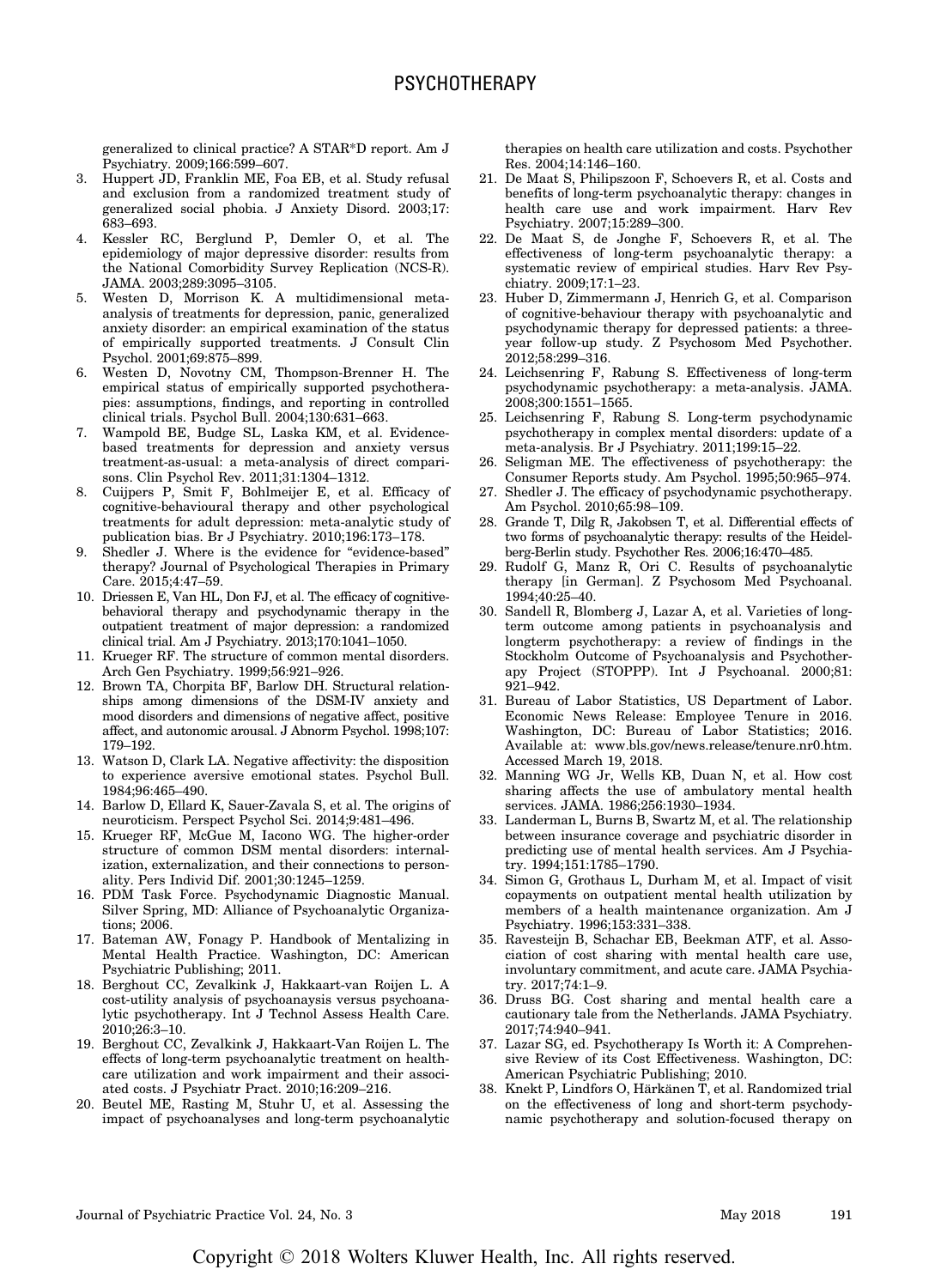psychiatric symptoms during a 3-year follow-up. Psychol Med. 2008;38:689–703.

- 39. Knekt P, Lindfors O, Laaksonen MA, et al. Quasiexperimental study on the effectiveness of psychoanalysis, long-term and short-term psychotherapy on psychiatric symptoms, work ability and functional capacity during a 5-year follow-up. J Affect Disord. 2011;132:37–47.
- 40. Knekt P, Lindfors O, Keinänen M, et al. The prediction of the level of personality organization on reduction of psychiatric symptoms and improvement of work ability in short-versus long-term psychotherapies during a 5-year follow-up. Psychol Psychother. 2017;90:353–376.
- 41. Knekt P, Virtala E, Härkänen T, et al. The outcome of short- and long-term psychotherapy 10 years after start of treatment. Psychol Med. 2016;46:1175–1188.
- 42. Kessler RC, Berglund P, Demler O, et al. Lifetime prevalence and age-of-onset distributions of DSM-IV disorders in the National Comorbidity Survey Replication. Arch Gen Psychiatry. 2005;62:593–602.
- 43. World Health Organization (WHO). The Global Burden of Disease. Geneva: WHO; 2008.
- 44. Kessler RC, Chiu WT, Demler O, et al. Prevalence, severity, and comorbidity of 12-month DSM-IV disorders in the National Comorbidity Survey Replication. Arch Gen Psychiatry. 2005;62:617–627.
- 45. Casey PR, Tyrer PJ. Personality, functioning and symptomatology. J Psychiatr Res. 1986;20:363–374.
- 46. Lenzenweger MF. Epidemiology of personality disorders. Psychiatr Clin North Am. 2008;31:395–403.
- 47. Maier W, Lichtermann D, Klingler T, et al. Prevalences of personality disorders (DSM-III-R) in the community. J Pers Disord. 1992;6:187–196.
- 48. Reich J, Nduaguba M, Yates W. Age and sex distribution of DSM-III personality cluster traits in a community population. Compr Psychiatry. 1988;29:298–303.
- 49. Zimmerman M, Coryell WH. Diagnosing personality disorders in the community. A comparison of self-report and interview measures. Arch Gen Psychiatry. 1990;47:527–531.
- 50. Skodol A Borderline personality disorder: epidemiology, clinical features, course, assessment, and diagnosis. UpTo-Date website: April 27, 2015. Available at: [www.uptodate.](http://www.uptodate.com/contents/borderline-personality-disorder-epidemiology-clinical-features-course-assessment-and-diagnosis) [com/contents/borderline-personality-disorder-epidemiology](http://www.uptodate.com/contents/borderline-personality-disorder-epidemiology-clinical-features-course-assessment-and-diagnosis)[clinical-features-course-assessment-and-diagnosis.](http://www.uptodate.com/contents/borderline-personality-disorder-epidemiology-clinical-features-course-assessment-and-diagnosis) Accessed March 19, 2018.
- 51. Melek S, Norris D. Chronic Conditions and Comorbid Psychological Disorders. Seattle: Milliman; 2008.
- 52. Luber MP, Hollenberg JP, Williams-Russo P, et al. Diagnosis, treatment, comorbidity, and resource utilization of depressed patients in a general medical practice. Int J Psychiatry Med. 2000;30:1–14.
- 53. Deykin EY, Keane TM, Kaloupek D, et al. Posttraumatic stress disorder and the use of health services. Psychosom Med. 2001;63:835–841.
- 54. Wang PS, Berglund P, Olfson M, et al. Failure and delay in initial treatment contact after first onset of mental disorders in the National Comorbidity Survey Replication. Arch Gen Psychiatry. 2005;62:603–613.
- 55. Wang PS, Lane M, Olfson M, et al. Twelve-month use of mental health services in the United States: results from the National Comorbidity Survey Replication. Arch Gen Psychiatry. 2005;62:629–640.
- 56. Skodol AE, Grilo CM, Pagano ME, et al. Effects of personality disorders on functioning and well-being in major depressive disorder. J Psychiatr Pract. 2005;11:363–368.
- 57. Markowitz JC, Skodol AE, Petkova E, et al. Longitudinal effects of personality disorders on psychosocial functioning

of patients with major depressive disorder. J Clin Psychiatry. 2007;68:186–193.

- 58. Skodol AE, Gunderson JG, Shea MT, et al. The collaborative longitudinal personality disorders study (CLPS): overview and implications. J Personal Disord. 2005;19: 487–504.
- 59. Grilo CM, Stout RL, Markowitz JC, et al. An episode of major depressive disorder: a 6-year prospective study. J Clin Psychiatry. 2010;71:1629–1635.
- 60. Skodol AE, Grilo CM, Keyes KM, et al. Relationship of personality disorders to the course of major depressive disorder in a nationally representative sample. Am J Psychiatry. 2011;168:257–264.
- 61. Howard KI, Kopta SM, Krause MS, et al. The dose-effect relationship in psychotherapy. Am Psychol. 1986;41: 159–164.
- 62. Kopta SM, Howard KI, Lowry JL, et al. Patterns of symptomatic recovery in psychotherapy. J Consult Clin Psychol. 1994;62:1009–1016.
- 63. National Institute for Health and Care Excellence (NICE). Borderline Personality Disorder: Treatment and Management NICE Clinical Guideline 78. London: NICE; 2009.
- 64. Nemeroff CB, Heim CM, Thase ME, et al. Differential response to psychotherapy versus pharmacotherapy in patients with chronic forms of major depression and childhood trauma. Proc Natl Acad Sci U S A. 2003;100: 14293–14296.
- 65. Fava GA, Ruini C, Belaise C. The concept of recovery in major depression. Psychol Med. 2007;37:307–318.
- 66. Blatt SJ. The differential effect of psychotherapy and psychoanalysis with anaclitic and introjective patients: The Menninger Psychotherapy-Research Project revisited. J Am Psychoanal Assoc. 1992;40:691–724.
- 67. Blatt SJ, Quinlan DM, Pilkonis PA, et al. Impact of perfectionism and need for approval on the brief treatment of depression: The National Institute of Mental Health Treatment of Depression Collaborative Research Program revisited. J Consult Clin Psychol. 1995;63:125–132.
- 68. Linehan MM, Heard HI. Borderline personality disorder. In: Miller NE, Magruder KM, editors. Cost Effectiveness of Psychotherapy. New York: Oxford University Press; 1999:291–305.
- 69. Linehan MM, Armstrong HE, Suarez A, et al. Cognitivebehavioral treatment of chronically parasuicidal borderline patients. Arch Gen Psychiatry. 1991;48:1060–1064.
- 70. Matusiewicz AK, Hopwood CJ, Banducci AN, et al. The effectiveness of cognitive behavioral therapy for personality disorders. Psychiatr Clin North Am. 2010;33: 657–685.
- 71. Stoffers-Winterling JM, Völlm BA, Rücker G, et al. Psychological therapies for people with borderline personality disorder. Cochrane Database Syst Rev. 2012;8: CD005652.
- 72. Cristea IA, Gentili C, Carmen D, et al. Efficacy of psychotherapies for borderline personality disorder a systematic review and meta-analysis. JAMA Psychiatry. 2017;74:319–328.
- 73. Bateman AW, Fonagy P. Effectiveness of partial hospitalization in the treatment of borderline personality disorder: a randomized controlled trial. Am J Psychiatry. 1999;156:1563–1569.
- 74. Bateman AW, Fonagy P. Health service utilization costs for borderline personality disorder patients treated with psychoanalytically oriented partial hospitalization versus general psychiatric care. Am J Psychiatry. 2003;160:169–171.